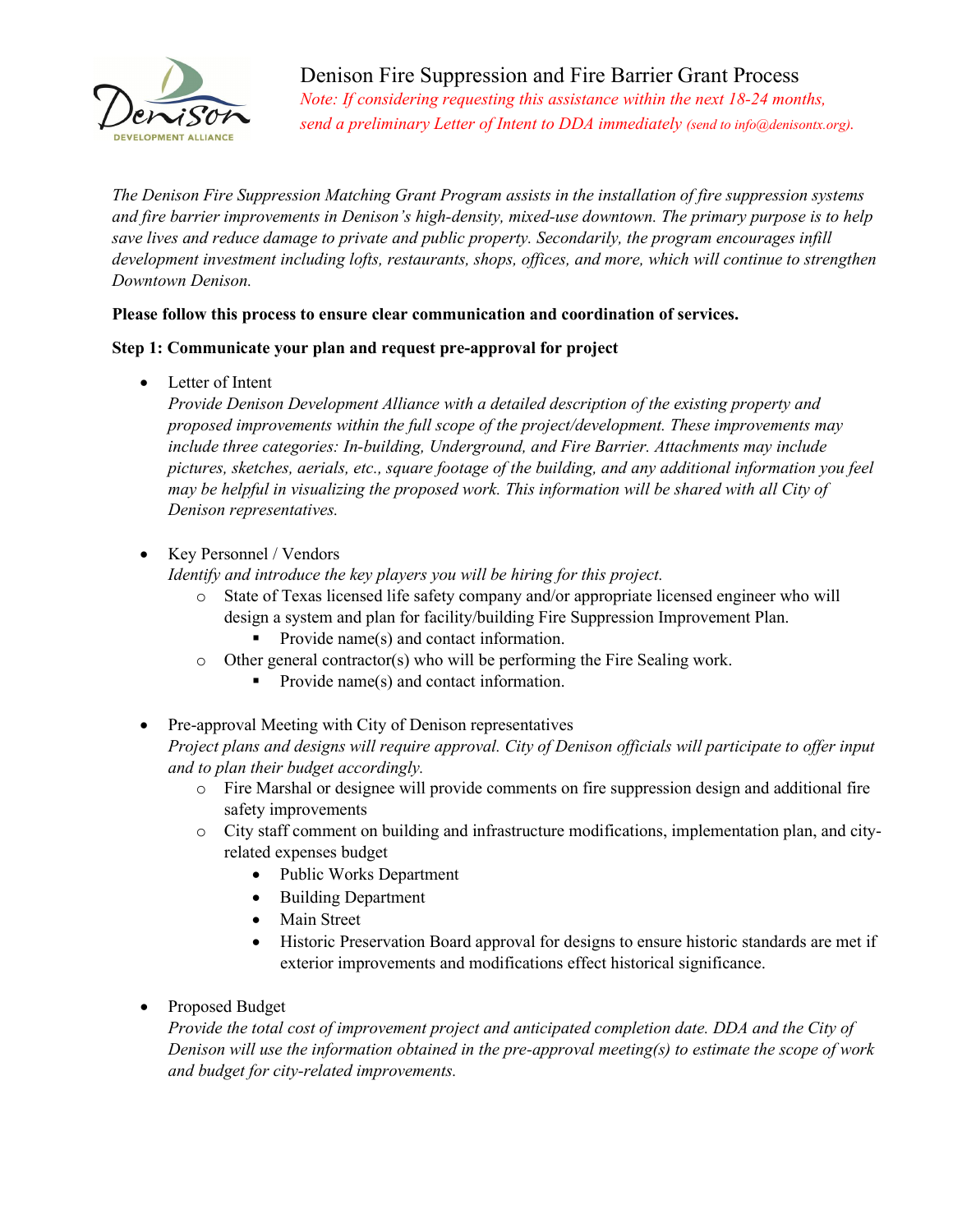- $\circ$  Fire Suppression In-building (Including fire alarm system if included in the bid. All fire suppression systems require a monitored alarm system.)
- $\circ$  Fire Suppression Underground (to connect your system to the City's water line)
- o Fire Barrier improvements (fire rated walls, fire rated ceilings, fire rated floors, fire rated foam, removing gaps/opening/cracks, replacing old windows and doors with fire rated material)
- o City of Denison-related improvements. City will provide the fire line tap at no additional cost.

### **Step 2: Secure approvals and final Improvement Plan(s) documents**

- Submit all proof of approvals to DDA *It is not necessary to provide copies of the final plans, only the signed approvals that the design, implementation strategy, and other aspects of the project have been accepted by the appropriate City of Denison representatives. Also provide a copy of the building permit specifically.*
- Submit final list of Key Personnel / Vendors
- Finalize the Fire Suppression / Fire Barrier Improvement Plan
- Finalize all Contractor bids *Bids must be submitted on the contractor's letterhead and shall contain the contractor's name, address, telephone number, and shall itemize the bid in a manner that allows the DDA to determine the authenticity of the bid.*
- Submit Building permit(s) when received

### **Step 3: Finalize Agreements**

- Sign grant agreement with Denison Development Alliance and provide exhibits, if needed.
- Submit complete IRS Form W-9 to DDA *(available online at [https://www.irs.gov/pub/irs-pdf-fw9.pdf\)](https://www.irs.gov/pub/irs-pdf-fw9.pdf)*

### **Step 4: Completion of work and request reimbursement**

- Submit itemized expense receipts and request reimbursement to Denison Development Alliance.
- Submit final inspections as required. This includes Fire Marshal, City of Denison, etc.

### *Sample Worksheet for Calculating City/DDA Participation*

*(Excel Spreadsheet will be provided separately)*

| Project                                | <b>Projected Expenses</b> | <b>Actual Expenses</b> |
|----------------------------------------|---------------------------|------------------------|
| Fire Suppression $-$ In Building       |                           |                        |
| Fire Suppression – Underground         |                           |                        |
| Fire Barrier Improvements              |                           |                        |
| Infrastructure Improvements            |                           |                        |
| <b>Total Project Estimate Expenses</b> | <b>S</b>                  |                        |
| 50/50 match (up to \$100,000)          |                           |                        |
| Less City of Denison Participation     |                           |                        |
| Sub Total                              |                           |                        |
| DDA Amount of Match Remainder to       |                           |                        |
| Reimburse                              |                           |                        |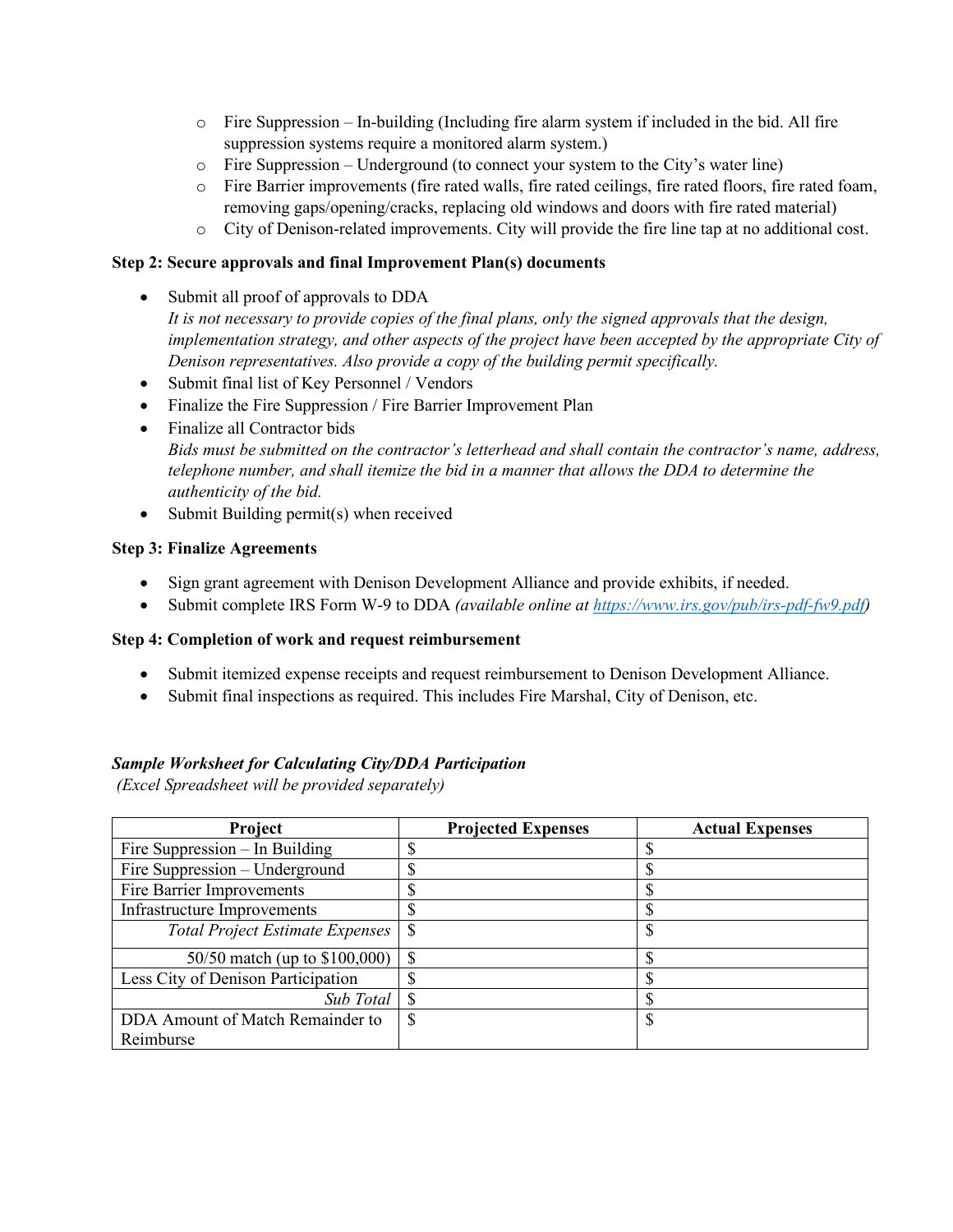

Denison Fire Suppression and Sealing Grant Application

| <b>Building Information</b>                                                                                   |                                     |                      |  |
|---------------------------------------------------------------------------------------------------------------|-------------------------------------|----------------------|--|
|                                                                                                               |                                     |                      |  |
| Is the property in Downtown Denison Commercial Historic Overlay District?<br>Yes (<br>N <sub>0</sub>          |                                     |                      |  |
| # of Floors: New Construction? $\bigcup$ Yes<br>Building Total Square Footage:                                |                                     |                      |  |
| Occupancy Proposed:                                                                                           | Residential<br>Retail               | Office<br>Industrial |  |
|                                                                                                               | Restaurant<br>Bar                   | Other                |  |
| Attachments:                                                                                                  |                                     |                      |  |
| Letter of Intent<br>Proposal – In-building System<br>Proposal - Underground System<br>Proposal – Fire Barrier | Summary Worksheet - Prepared by DDA |                      |  |

*I hereby certify that I have read and examined this application and know the same to be true and correct. All provisions of laws and ordinances governing this type of work will be complied with whether specified or not. DDA Façade Grant approval does not presume to give authority to violate or cancel the provisions of any other state or local law regulating construction or the performance of construction.* 

| <b>APPLICANT</b> |  |  |
|------------------|--|--|
| Signature        |  |  |
| Name (printed)   |  |  |
| Title            |  |  |
| Date             |  |  |